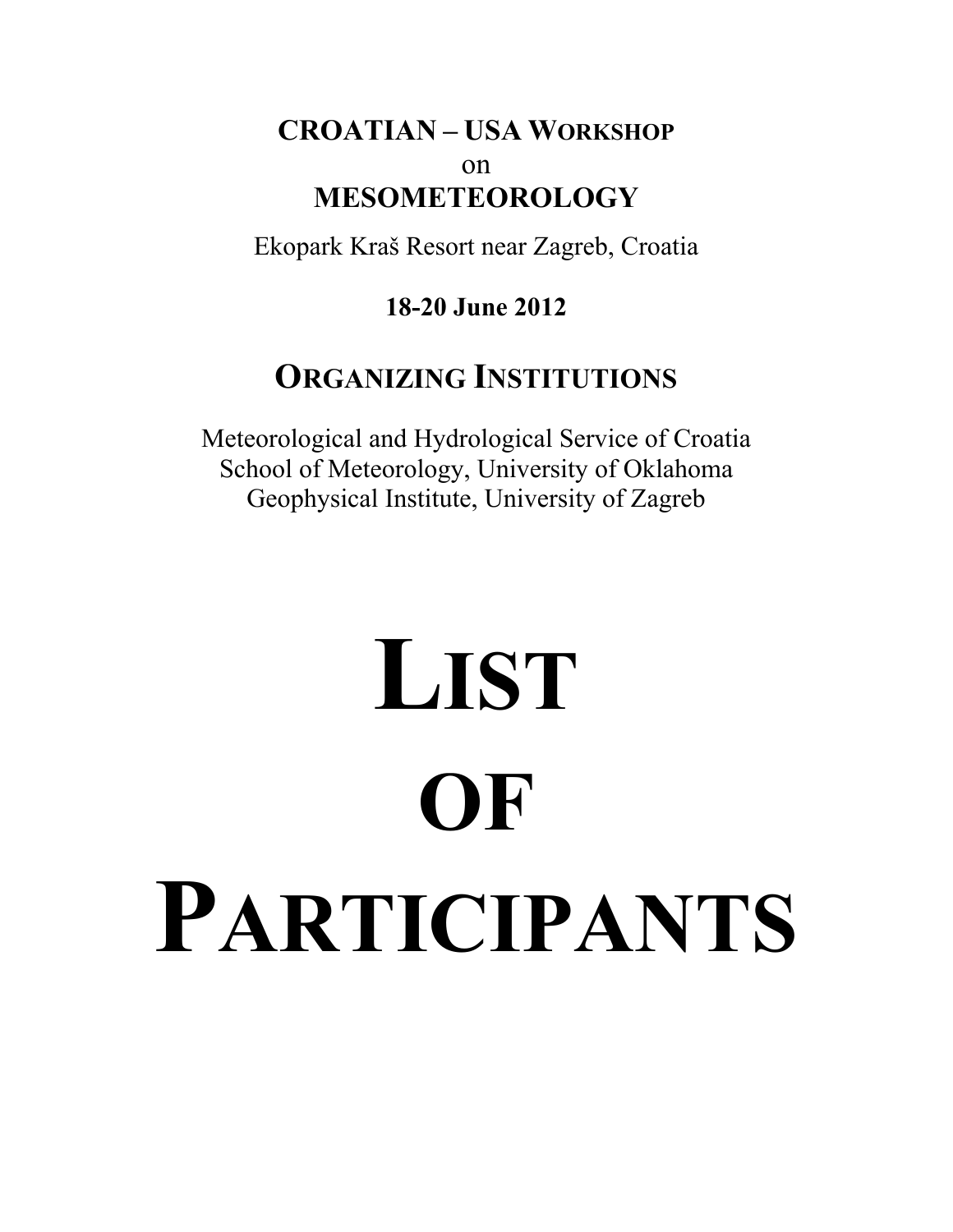#### **Karmen Babić**

Department of Geophysics, Faculty of Science, University of Zagreb, Zagreb CROATIA babick@gfz.hr

#### **Tomislav Bašić**

Meteorological and Hydrological Service, Zagreb CROATIA tomislav.basic@cirus.dhz.hr

#### **Christian Barthlott**

Institute for Meteorology and Climate Research, Karlsruhe Institute of Technology GERMANY christian.barthlott@kit.edu

#### **Sébastien Blein**

Laboratoire des Ecoulements Geophysiques et Industriels (LEGI), Grenoble FRANCE Sebastien.Blein@hmg.inpg.fr

#### **Timothy Bonin**

School of Meteorology, University of Oklahoma, Norman USA tim.bonin@ou.edu

#### **Sanda Britvić Pejković**

Meteorological and Hydrological Service, Split CROATIA britvic@cirus.dhz.hr

## **Petar Bukovcic**  School of Meteorology, University of Oklahoma, Norman USA petar.bukovcic@ou.edu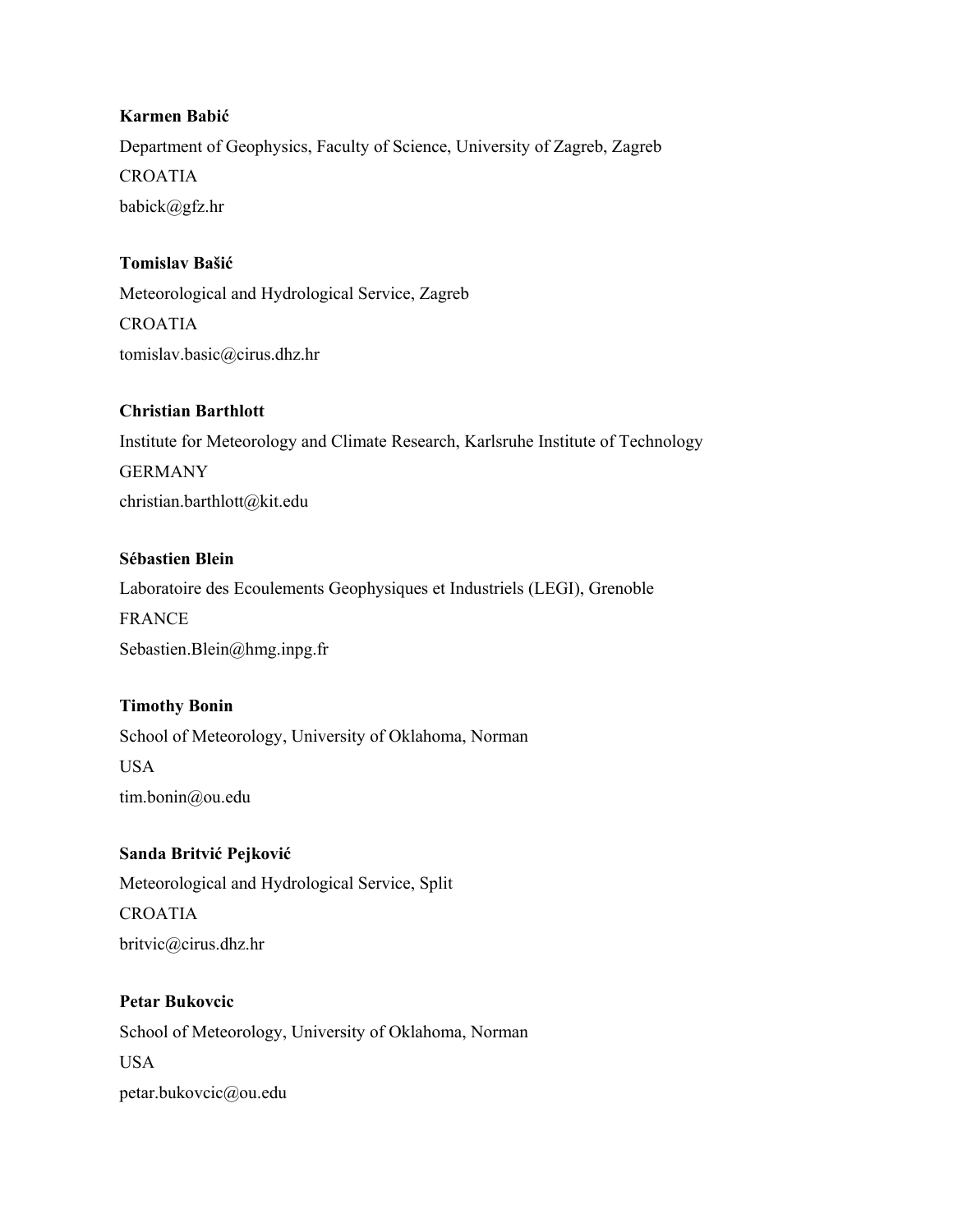#### **Ines Droždan**

Meteorological and Hydrological Service, Zagreb CROATIA ines.drozdan@cirus.dhz.hr

#### **Evgeni Fedorovich**

School of Meteorology, University of Oklahoma, Norman USA fedorovich@ou.edu

#### **Jelena Ferina**

Meteorological and Hydrological Service, Zagreb CROATIA jelena.ferina@cirus.dhz.hr

#### **Goran Gašparac**

Gekom, geofizikalno i ekološko modeliranje d.o.o., Zagreb CROATIA gorangas@gmail.com

#### **Jeremy Gibbs**

School of Meteorology, University of Oklahoma, Norman USA gibbz@ou.edu

#### **Branko Grisogono**

Department of Geophysics, Faculty of Science, University of Zagreb CROATIA bgrisog@gfz.hr

#### **Nils Gustafsson**

Swedish Meteorological and Hydrological Institute (SMHI), Norrköping SWEDEN nils.gustafsson@met.no; nils.gustafsson@smhi.se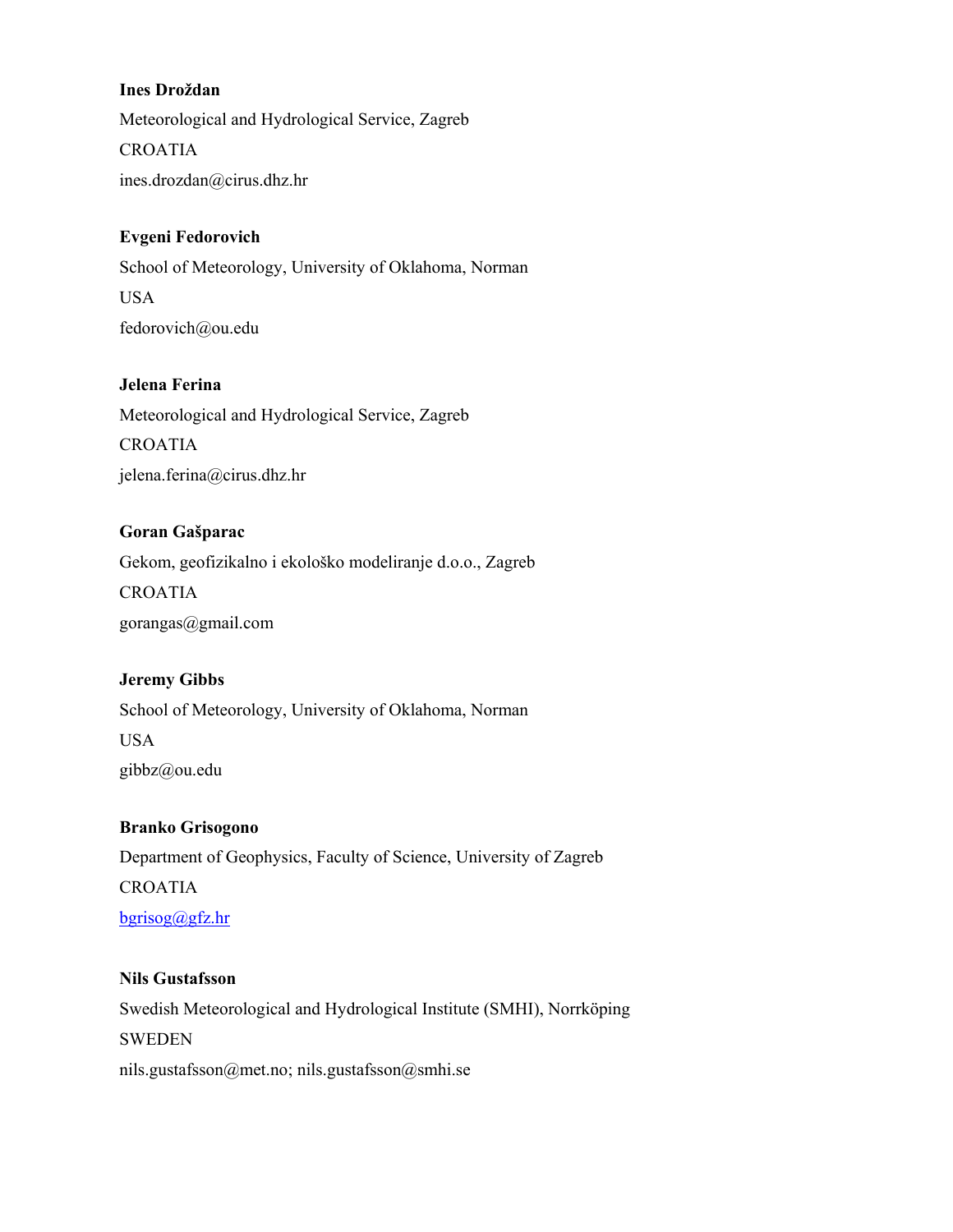#### **Ante Ivčević**

Department of Geophysics, Faculty of Science, University of Zagreb, Zagreb CROATIA aivcevic@gmail.com

#### **Petra Jakovčić**

Department of Geophysics, Faculty of Science, University of Zagreb, Zagreb CROATIA pjakovcic@gmail.com

#### **Damjan Jelić**

Department of Geophysics, Faculty of Science, University of Zagreb, Zagreb CROATIA dnjelic@gmail.com

## **Jadran Jurković** Croatia Control Ltd, Zagreb CROATIA jadran.jurkovic@crocontrol.hr

**Igor Kos**  Croatia Control Ltd, Zagreb CROATIA igor.kos@crocontrol.hr

#### **Bernarda Krulić**

Department of Geophysics, Faculty of Science, University of Zagreb, Zagreb CROATIA bernardakrulic@gmail.com

## **Matthew Kumjian**  School of Meteorology, University of Oklahoma, Norman USA kumjian@ou.edu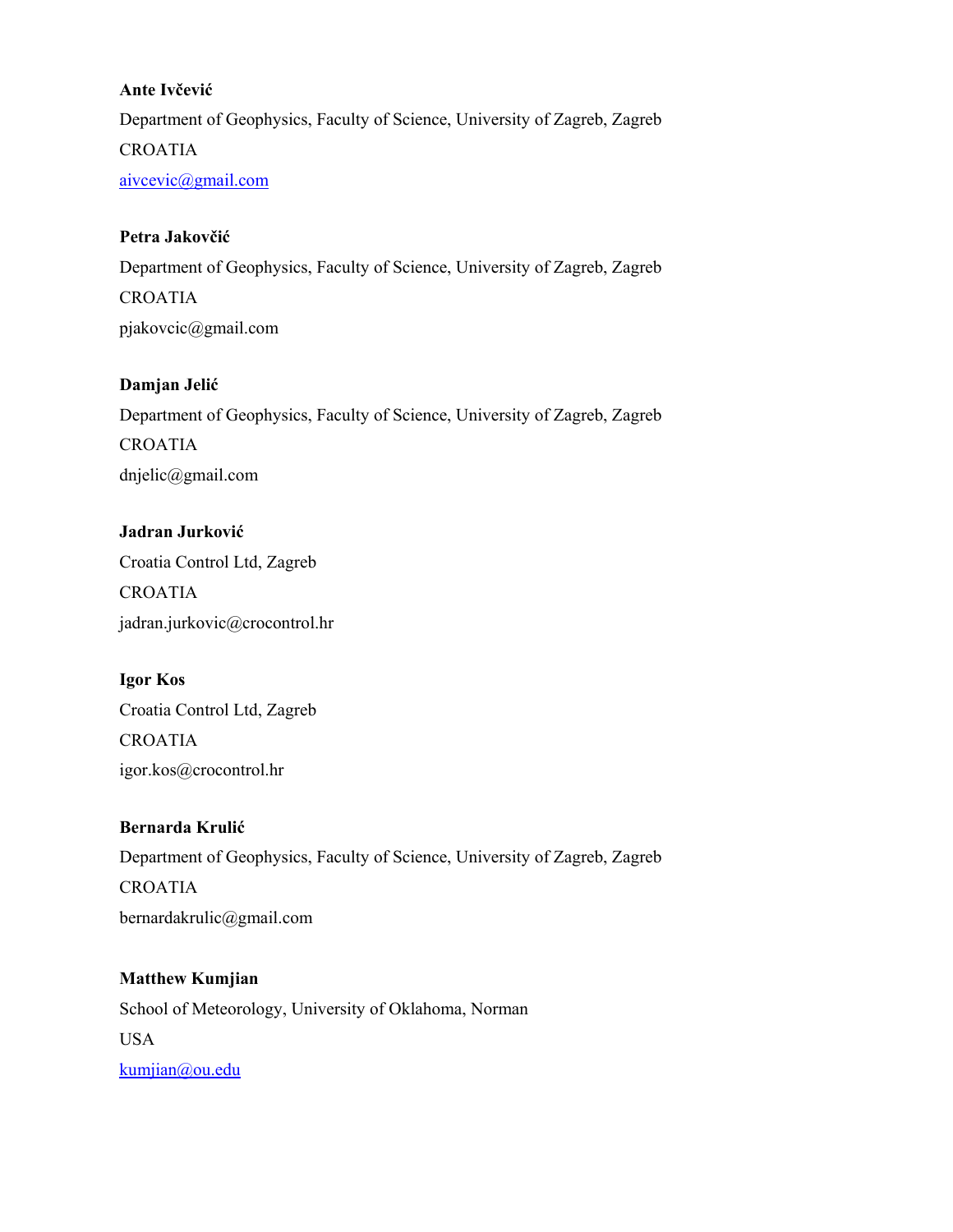#### **Josipa Kuzmić**

Department of Geophysics, Faculty of Science, University of Zagreb, Zagreb CROATIA jkuzmic@gmail.com

#### **Marko Kvakić**

Department of Geophysics, Faculty of Science, University of Zagreb, Zagreb CROATIA markokvakic@gmail.com

#### **Petra Lepri**

Meteorological and Hydrological Service, Zagreb CROATIA petra.lepri@cirus.dhz.hr

#### **Petra Mikuš**

Meteorological and Hydrological Service, Zagreb CROATIA petra.mikus@cirus.dhz.hr

#### **Dmitrii Mironov**

Deutscher Wetterdienst, Forschung und Entwicklung, FE14, Offenbach am Main GERMANY dmitrii.mironov@dwd.de

#### **Ernani Nascimento**

Departamento de Física, Universidade Federal de Santa Maria, Santa Maria/RS BRAZIL ernani.nascimento@pq.cnpq.br

#### **Jennifer Newman**

School of Meteorology, University of Oklahoma, Norman USA jennifer.newman@ou.edu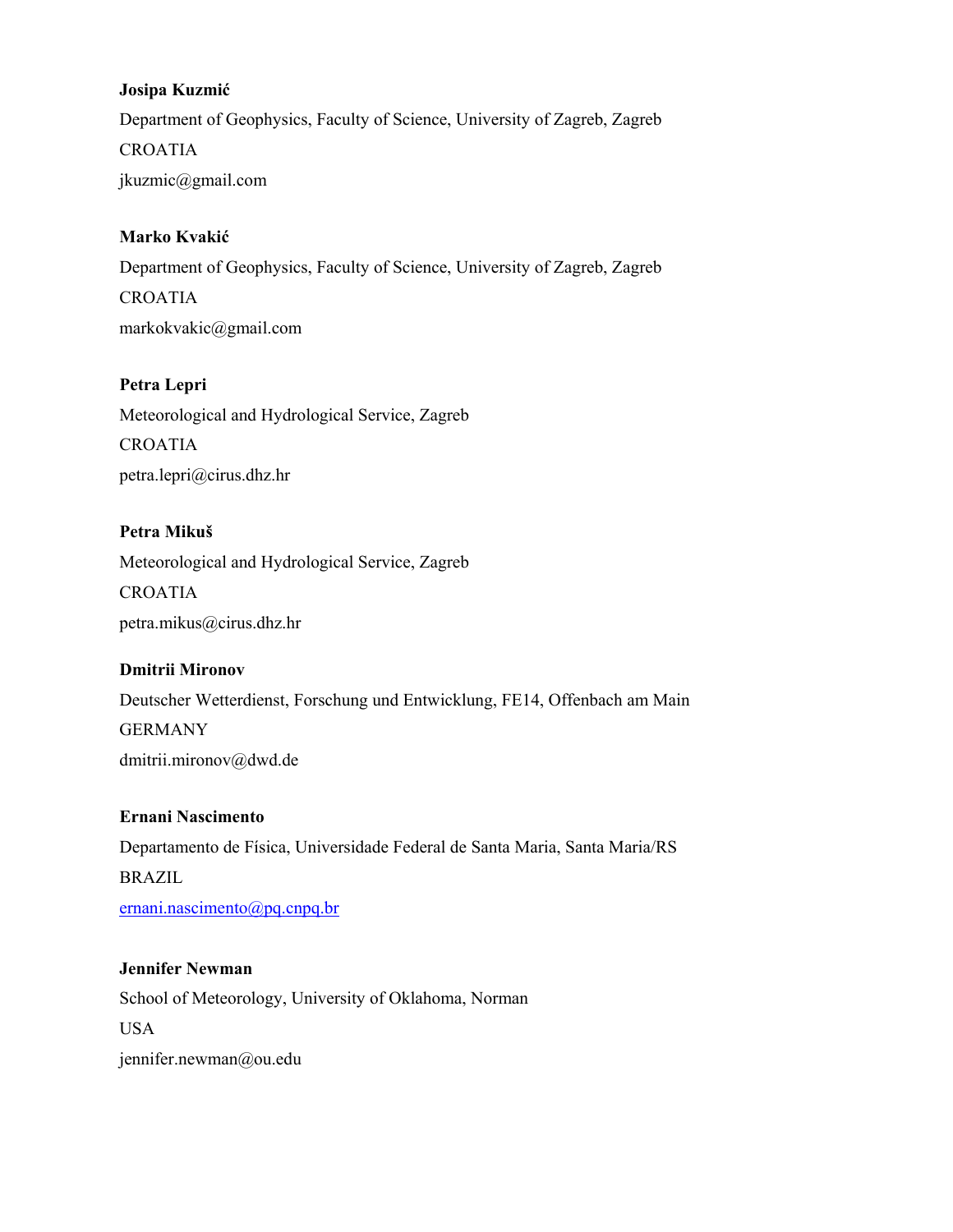#### **Christopher Nowotarski**

Department of Meteorology, Pennsylvania State University, University Park USA cjn5012@psu.edu

#### **Kreso Pandzić**

Meteorological and Hydrological Service, Zagreb CROATIA pandzic@cirus.dhz.hr

#### **Maja Piljek**

Department of Geophysics, Faculty of Science, University of Zagreb, Zagreb CROATIA majapiljek@gmail.com

## **Gabrijela Poljak**  Primary School "Tenja", Osijek CROATIA poljakica555@yahoo.com

#### **David Raymond**

Physics Department, New Mexico Tech, Socorro USA raymond@kestrel.nmt.edu

#### **Stefano Serafin**

Department of Meteorology and Geophysics, University of Vienna AUSTRIA stefano.serafin@univie.ac.at

## **Alexander Schenkman**  School of Meteorology, University of Oklahoma, Norman USA alex3238@ou.edu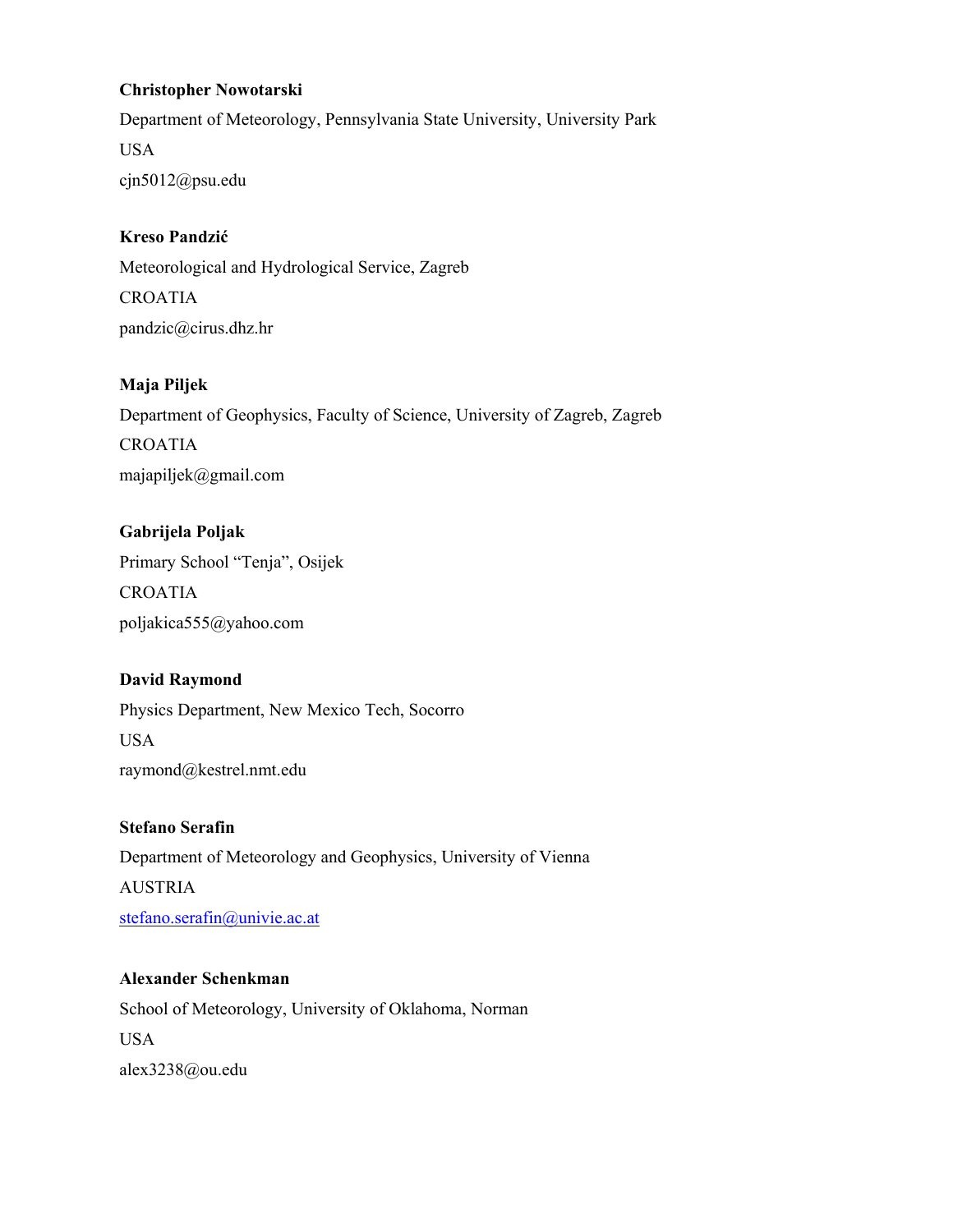#### **Ivan Smiljanić**

Meteorological and Hydrological Service, Zagreb CROATIA Ica\_64@hotmail.com

#### **Ryan Sobash**

School of Meteorology, University of Oklahoma, Norman USA rsobash@ou.edu

#### **Alan Shapiro**

School of Meteorology, University of Oklahoma, Norman USA ashapiro@ou.edu

#### **Lukas Strauss**

Department of Meteorology and Geophysics, University of Vienna AUSTRIA lukas.strauss@univie.ac.at

#### **Nataša Strelec Mahović**

Warnings and General Forecast Office, Meteorological and Hydrological Service, Zagreb CROATIA natasa.strelec.mahovic@cirus.dhz.hr

#### **Maja Telišman Prtenjak**

Department of Geophysics, Faculty of Science, University of Zagreb CROATIA telisman@rudjer.irb.hr

#### **Jay Trobec**

KELO-TV (CBS), Sioux Falls, South Dakota USA jay@trobec.net